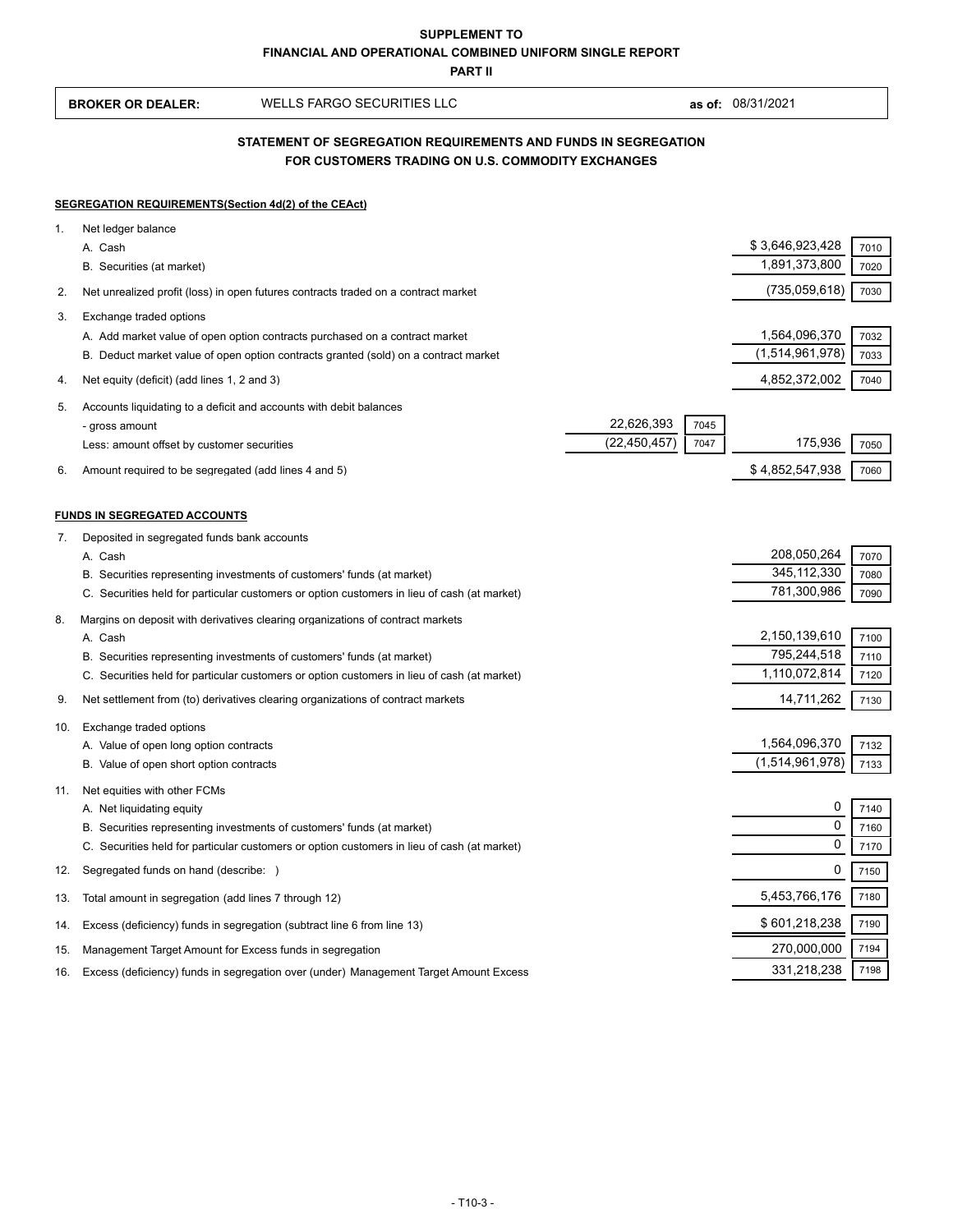|    | <b>BROKER OR DEALER:</b>                                                                                 | WELLS FARGO SECURITIES LLC                                                     |                     | as of: 08/31/2021 |  |      |
|----|----------------------------------------------------------------------------------------------------------|--------------------------------------------------------------------------------|---------------------|-------------------|--|------|
|    | STATEMENT OF SEGREGATION REQUIREMENTS AND FUNDS IN SEGREGATION<br>FOR CUSTOMERS' DEALER OPTIONS ACCOUNTS |                                                                                |                     |                   |  |      |
| 1. |                                                                                                          | Amount required to be segregated in accordance with Commission regulation 32.6 |                     |                   |  | 7200 |
| 2. | Funds in segregated accounts<br>A. Cash<br>B. Securities (at market)<br>C. Total                         |                                                                                | \$0<br>7210<br>7220 |                   |  | 7230 |
| 3. |                                                                                                          | Excess (deficiency) funds in segregation (subtract line 1. from line 2.C.)     |                     |                   |  | 7240 |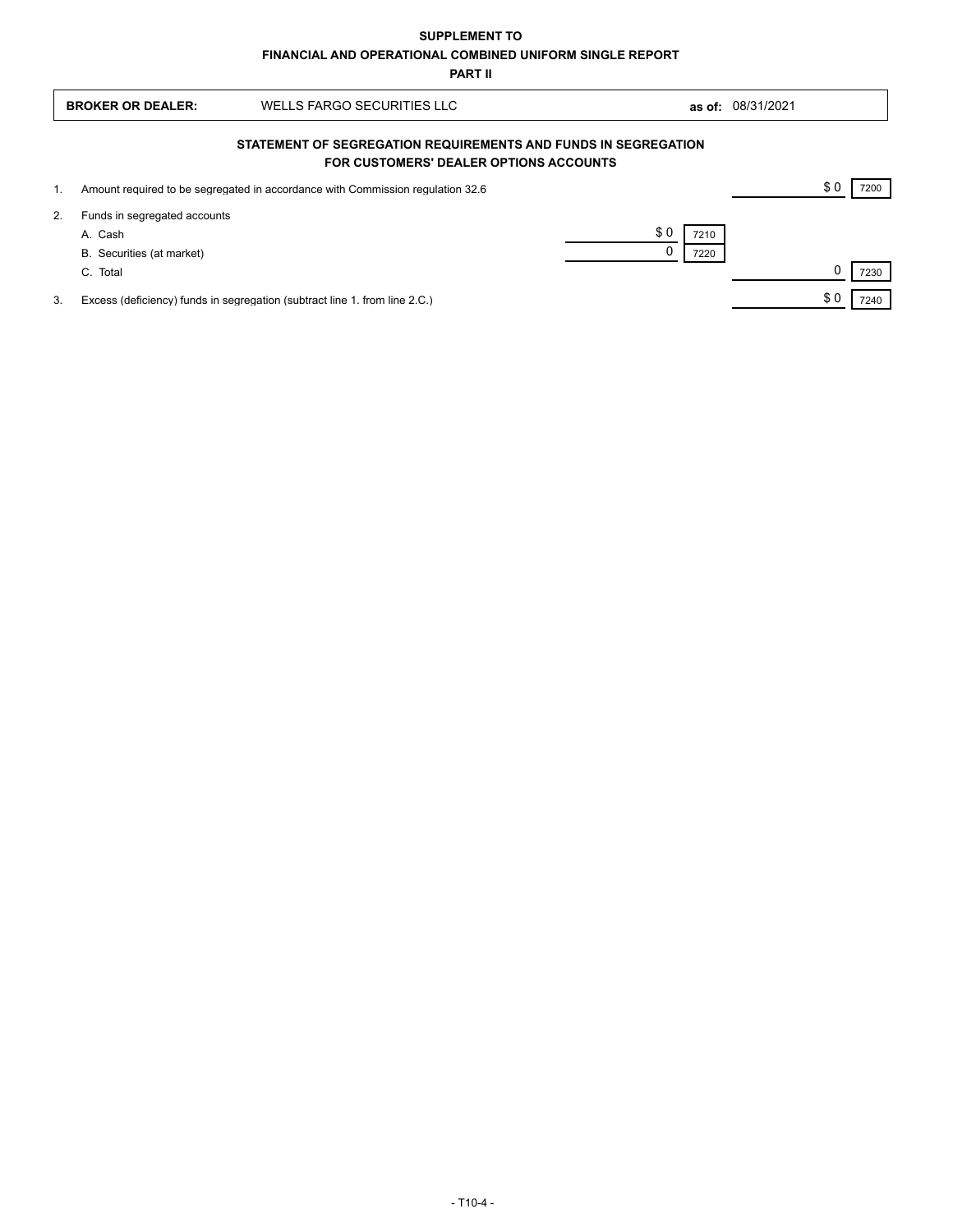| <b>BROKER OR DEALER:</b> | WELLS FARGO SECURITIES LLC | 08/31/2021<br>as of: |
|--------------------------|----------------------------|----------------------|
|--------------------------|----------------------------|----------------------|

## **PURSUANT TO COMMISSION REGULATION 30.7 STATEMENT OF SECURED AMOUNTS AND FUNDS HELD IN SEPARATE ACCOUNTS**

### **FOREIGN FUTURES AND FOREIGN OPTIONS SECURED AMOUNTS**

 $\overline{1}$ 

|    | Amount required to be set aside pursuant to law, rule or regulation                              |               |      |
|----|--------------------------------------------------------------------------------------------------|---------------|------|
|    | of a foreign government or a rule of a self-regulatory organization<br>authorized thereunder     | \$0           | 7305 |
| 1. | Net ledger balance - Foreign Futures and Foreign Options Trading - All Customers                 |               |      |
|    | A. Cash                                                                                          | \$205,789,611 | 7315 |
|    | B. Securities (at market)                                                                        | \$211,271,173 | 7317 |
| 2. | Net unrealized profit (loss) in open futures contracts traded on a foreign board of trade        | \$28,509,491  | 7325 |
| 3. | Exchange traded options                                                                          |               |      |
|    | A. Market value of open option contracts purchased on a foreign board of trade                   | \$0           | 7335 |
|    | В.<br>Market value of open option contracts granted (sold) on a foreign board of trade           | \$(24,944)    | 7337 |
| 4. | Net equity (deficit) (add lines 1, 2, and 3)                                                     | \$445,545,331 | 7345 |
| 5. | Accounts liquidating to a deficit and accounts with                                              |               |      |
|    | \$24,923,179<br>7351<br>debit balances - gross amount                                            |               |      |
|    | \$(24,920,780)<br>7352<br>Less: amount offset by customer owned securities                       | \$2,399       | 7354 |
| 6. | Amount to be set aside as the secured amount - Net Liquidating Equity Method (add lines 4 and 5) | \$445,547,730 | 7355 |
| 7. | Greater of amount required to be set aside pursuant to foreign jurisdiction (above) or line 6.   | \$445,547,730 | 7360 |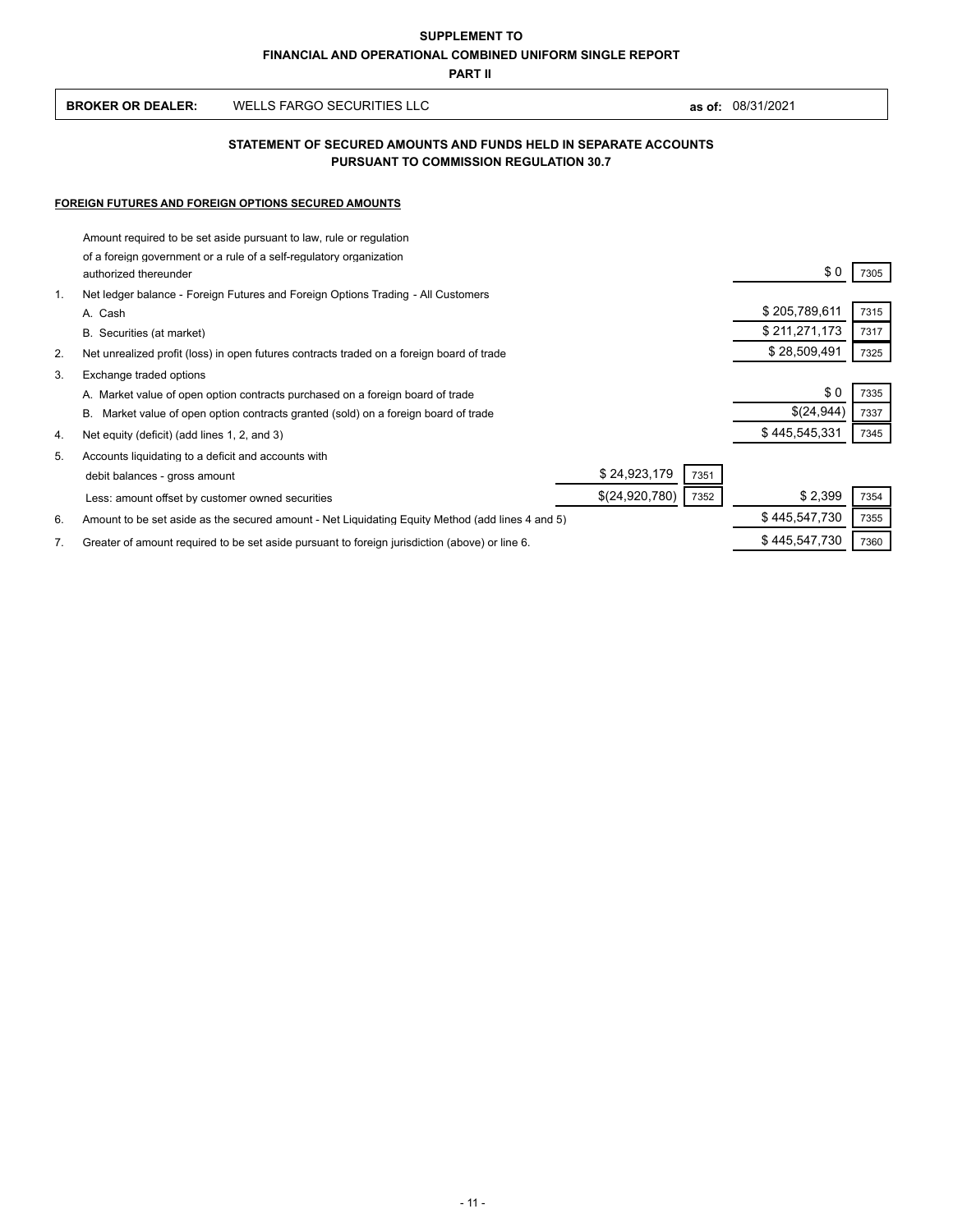# **FINANCIAL AND OPERATIONAL COMBINED UNIFORM SINGLE REPORT SUPPLEMENT TO**

**PART II**

| <b>BROKER OR DEALER:</b>                                                    | <b>WELLS FARGO SECURITIES LLC</b>                                                                                 |                             |              | as of: 08/31/2021 |      |
|-----------------------------------------------------------------------------|-------------------------------------------------------------------------------------------------------------------|-----------------------------|--------------|-------------------|------|
|                                                                             | STATEMENT OF SECURED AMOUNTS AND FUNDS HELD IN SEPARATE ACCOUNTS<br><b>PURSUANT TO COMMISSION REGULATION 30.7</b> |                             |              |                   |      |
| <b>FUNDS DEPOSITED IN SEPARATE REGULATION 30.7 ACCOUNTS</b>                 |                                                                                                                   |                             |              |                   |      |
| 1. Cash in banks                                                            |                                                                                                                   |                             |              |                   |      |
| A. Banks located in the United States                                       |                                                                                                                   | \$78,380,360                | 7500         |                   |      |
| B. Other banks qualified under Regulation 30.7                              |                                                                                                                   |                             |              |                   |      |
| Name(s): See Attached                                                       | 7510                                                                                                              | 36,749,162                  | 7520         | \$115,129,522     | 7530 |
| 2. Securities                                                               |                                                                                                                   |                             |              |                   |      |
| A. In safekeeping with banks located in the United States                   | B. In safekeeping with other banks qualified under Regulation 30.7                                                | \$126,961,921               | 7540         |                   |      |
| Name(s): See Attached                                                       | 7550                                                                                                              | 0                           | 7560         | 126,961,921       | 7570 |
| 3. Equities with registered futures commission merchants                    |                                                                                                                   |                             |              |                   |      |
| A. Cash                                                                     |                                                                                                                   | \$57,695,135                | 7580         |                   |      |
| <b>B.</b> Securities                                                        |                                                                                                                   | 99,320,188                  | 7590         |                   |      |
| C. Unrealized gain (loss) on open futures contracts                         |                                                                                                                   | (34, 223, 554)              | 7600         |                   |      |
| D. Value of long option contracts                                           |                                                                                                                   | 0<br>(24, 944)              | 7610         | 122,766,825       |      |
| E. Value of short option contracts                                          |                                                                                                                   |                             | 7615         |                   | 7620 |
| 4. Amounts held by clearing organizations of foreign boards of trade        | 7630                                                                                                              |                             |              |                   |      |
| Name $(s)$ : _<br>A. Cash                                                   |                                                                                                                   | \$0                         | 7640         |                   |      |
| <b>B.</b> Securities                                                        |                                                                                                                   | 0                           | 7650         |                   |      |
|                                                                             | C. Amount due to (from) clearing organization - daily variation                                                   | 0                           | 7660         |                   |      |
| D. Value of long option contracts                                           |                                                                                                                   | 0                           | 7670         |                   |      |
| E. Value of short option contracts                                          |                                                                                                                   | 0                           | 7675         | 0                 | 7680 |
| 5. Amounts held by members of foreign boards of trade                       |                                                                                                                   |                             |              |                   |      |
| Name(s): See Attached                                                       | 7690                                                                                                              |                             |              |                   |      |
| A. Cash                                                                     |                                                                                                                   | \$(78, 118, 020)            | 7700         |                   |      |
| <b>B.</b> Securities<br>C. Unrealized gain (loss) on open futures contracts |                                                                                                                   | 205, 111, 990<br>64,485,809 | 7710         |                   |      |
| D. Value of long option contracts                                           |                                                                                                                   | 0                           | 7720<br>7730 |                   |      |
| E. Value of short option contracts                                          |                                                                                                                   | 0                           | 7735         | 191,479,779       | 7740 |
|                                                                             | 6. Amounts with other depositories designated by a foreign board of trade                                         |                             |              |                   |      |
| Name(s): $\overline{\phantom{a}}$                                           | 7750                                                                                                              |                             |              | 0                 | 7760 |
| 7. Segregated funds on hand (describe):                                     |                                                                                                                   |                             |              | 0                 | 7765 |
| 8. Total funds in separate section 30.7 accounts                            |                                                                                                                   |                             |              | \$556,338,047     | 7770 |
|                                                                             | 9. Excess (deficiency) Set Aside for Secured Amount (subtract line 7 Secured                                      |                             |              |                   |      |
| Statement Page 1 from Line 8)                                               |                                                                                                                   |                             |              | 110,790,317       | 7380 |
|                                                                             | 10. Management Target Amount for Excess funds in separate section 30.7 accounts                                   |                             |              | 40,000,000        | 7780 |
|                                                                             | 11. Excess (deficiency) funds in separate section 30.7 accounts over (under)                                      |                             |              |                   |      |
| Management Target Amount                                                    |                                                                                                                   |                             |              | 70,790,317        | 7785 |